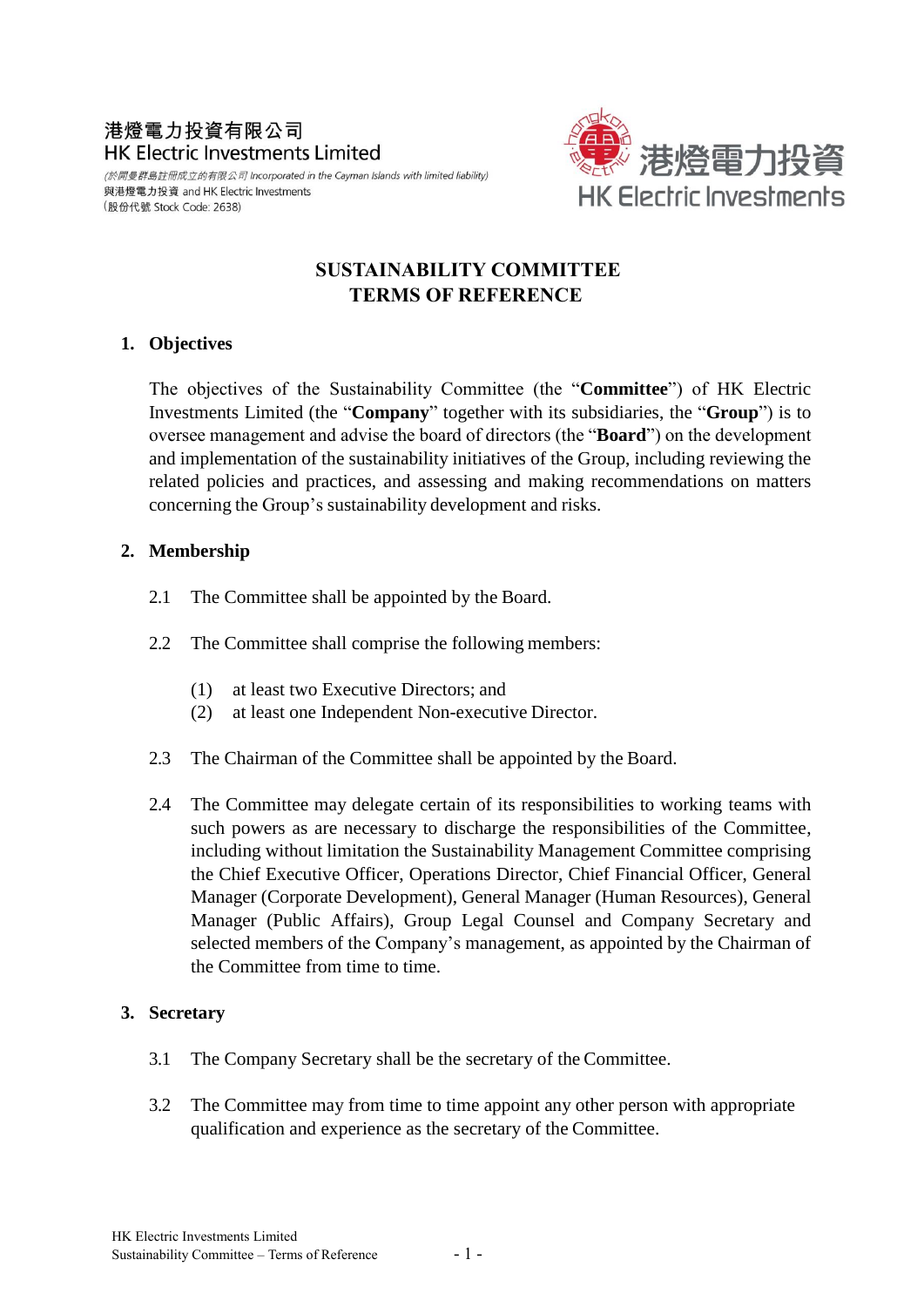# **4. Meetings**

- 4.1 The Committee shall meet at least twice a year and additionally as required.
- 4.2 Notice of any meetings has to be given at least 14 days prior to any such meeting being held, unless all Members unanimously waive such notice. Irrespective of the length of notice being given, attendance of a meeting by a Member shall be deemed waiver of the requisite length of notice by the Member. Notice of any adjourned meetings is not required if adjournment is for less than 14 days.
- 4.3 The quorum of the Committee shall be any two Members.
- 4.4 Meetings could be held in person, by telephone or by video conference. Members may participate in a meeting by means of a conference telephone or similar communications equipment by means of which all persons participating in the meeting are capable of hearing each other.
- 4.5 Resolutions of the Committee at any meetings shall be passed by a majority of votes of the Members present.
- 4.6 A resolution in writing signed by all the Members of the Committee shall be as valid and effectual as if it had been passed at a meeting of the Committee duly convened and held.
- 4.7 Minutes shall be kept by the secretary of the Committee. Draft and final versions of minutes shall be circulated to all Members for their comment and records respectively, in both cases within a reasonable period of time after the meeting. Such minutes shall be open for Directors' inspection.

#### **5. Attendance at Meetings**

- 5.1 At the invitation of the Committee, Directors, executives and other persons may be invited to attend all or part of any meetings.
- 5.2 Only Members of the Committee are entitled to vote at the meetings.

#### **6. Responsibility, Powers and Discretion**

The Committee shall have the following responsibilities, powers and discretion:

6.1 to propose and recommend to the Board on the Group's sustainability objectives, strategies, priorities, initiatives, goals and targets;